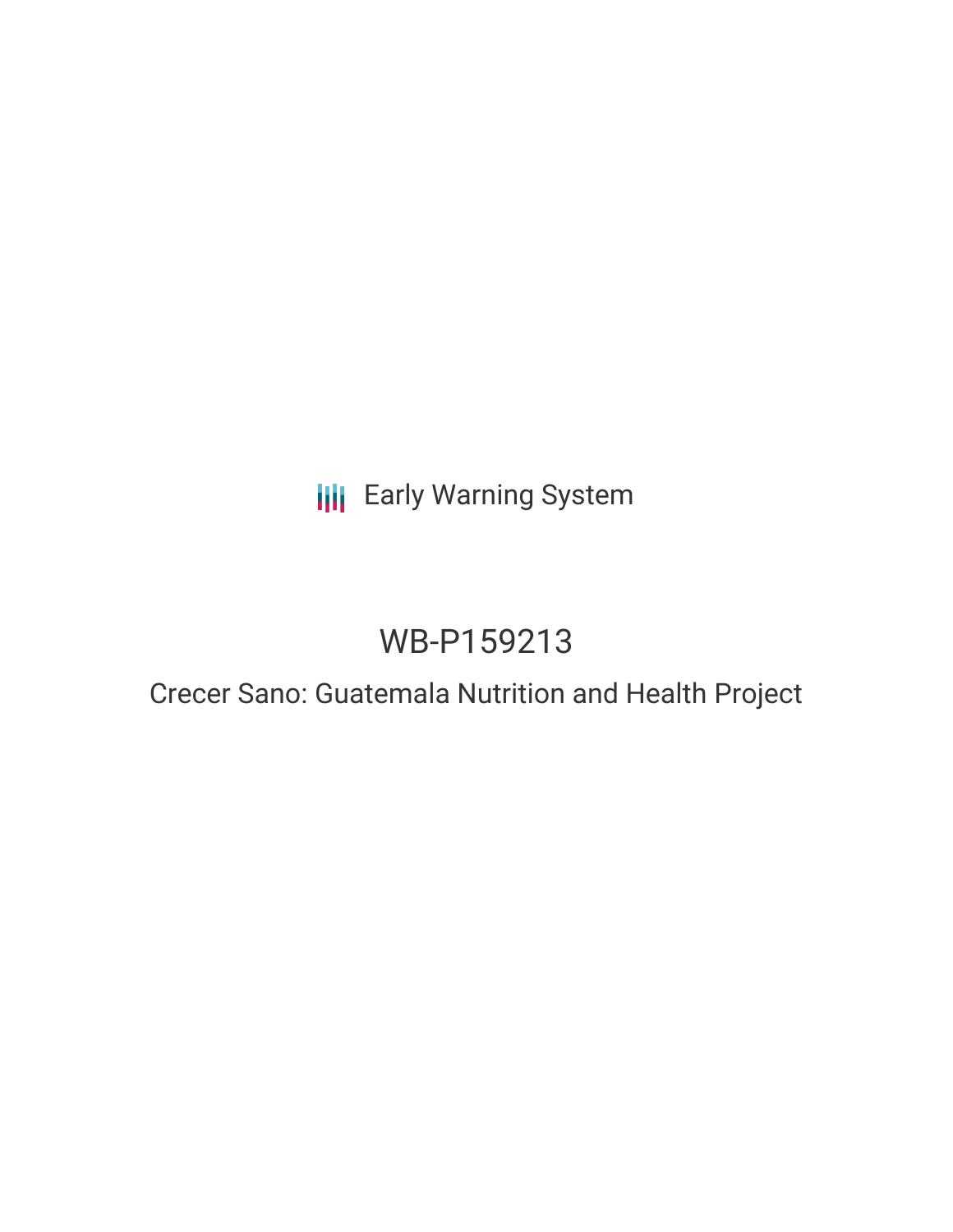

### **Quick Facts**

| <b>Countries</b>               | Guatemala                      |
|--------------------------------|--------------------------------|
| <b>Financial Institutions</b>  | World Bank (WB)                |
| <b>Status</b>                  | Active                         |
| <b>Bank Risk Rating</b>        | B                              |
| <b>Borrower</b>                | <b>Government of Guatemala</b> |
| <b>Sectors</b>                 | <b>Education and Health</b>    |
| <b>Investment Amount (USD)</b> | \$100.00 million               |
| <b>Project Cost (USD)</b>      | \$100.00 million               |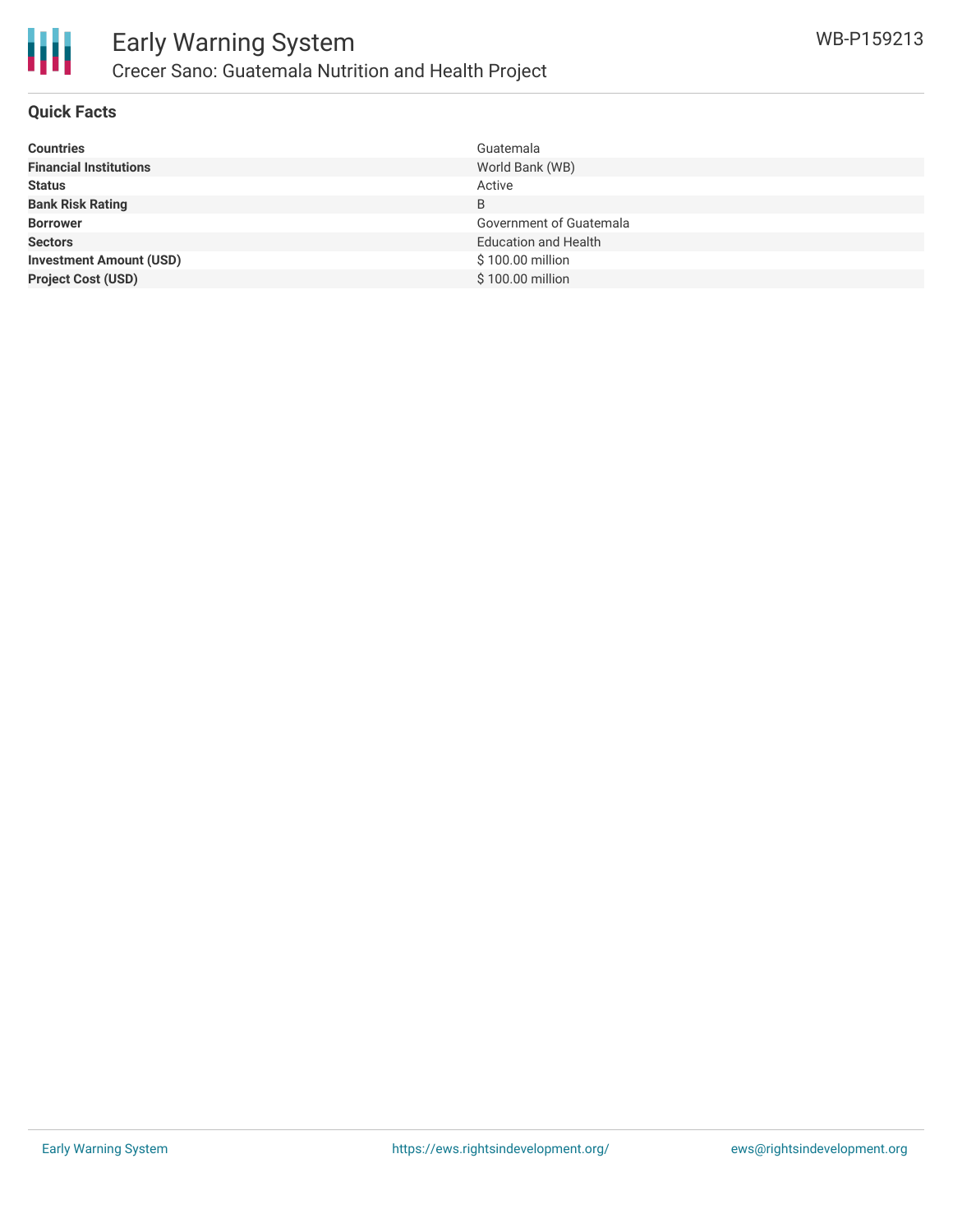

### **Project Description**

According to bank documents, the project objective is to improve selected practices, services and behaviors known to be key determinants of chronic malnutrition (with an emphasis on the first 1,000 days of life) in the intervention areas.

The Project will finance investments and activities in an estimated 138 municipalities in seven prioritized departments. The first phase will include 81 municipalities from Alta Verapaz (17 municipalities), Huehuetenango (32 municipalities), Quiché (21 municipalities), and Chiquimula (11 municipalities). The second phase, estimated to start during year two of implementation, will include: San Marcos (30 municipalities), Totonicapán (8 municipalities), and Sololá (19 municipalities). The PHC package will be offered simultaneously in all of the seven departments.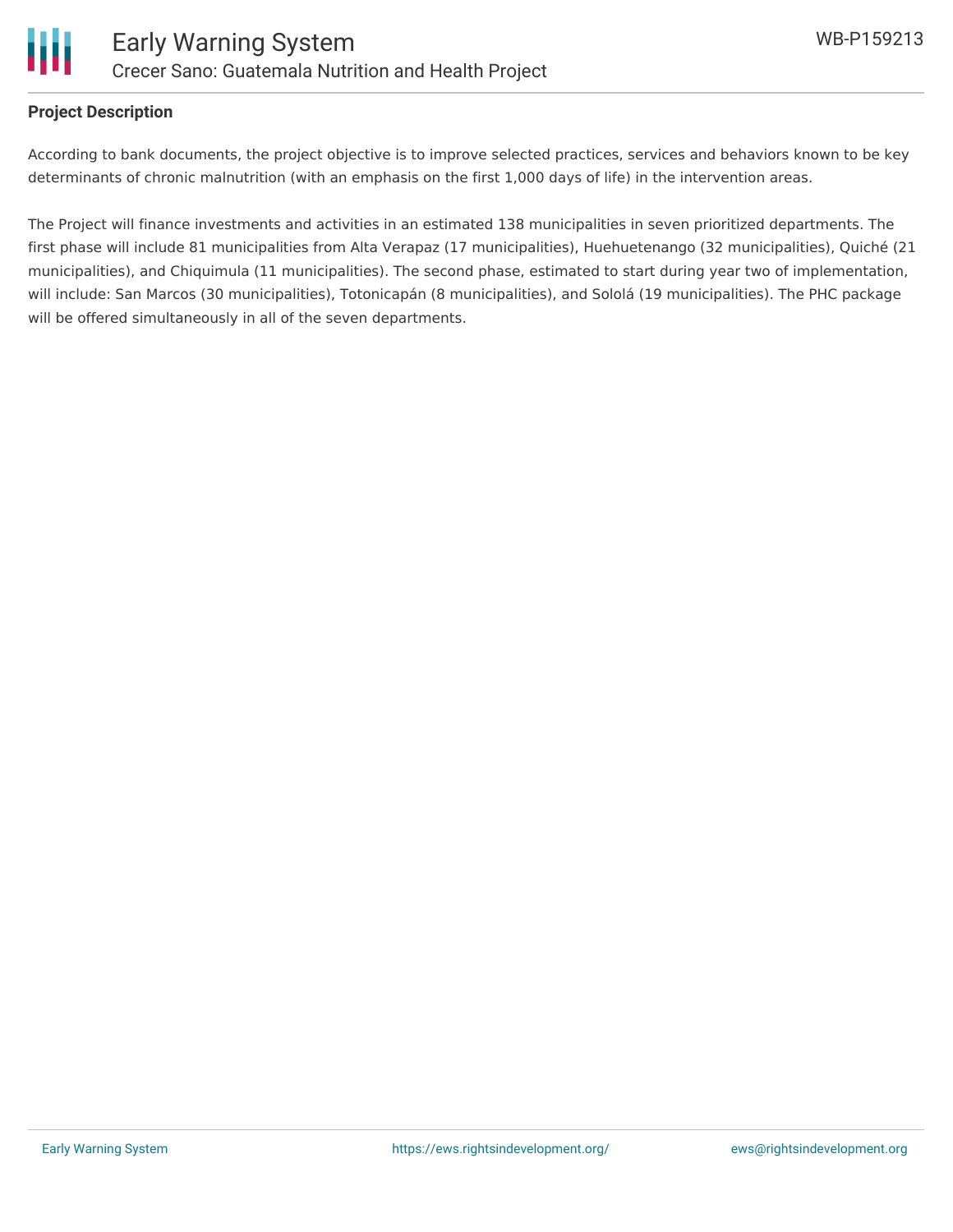

### Early Warning System Crecer Sano: Guatemala Nutrition and Health Project

### **Investment Description**

World Bank (WB)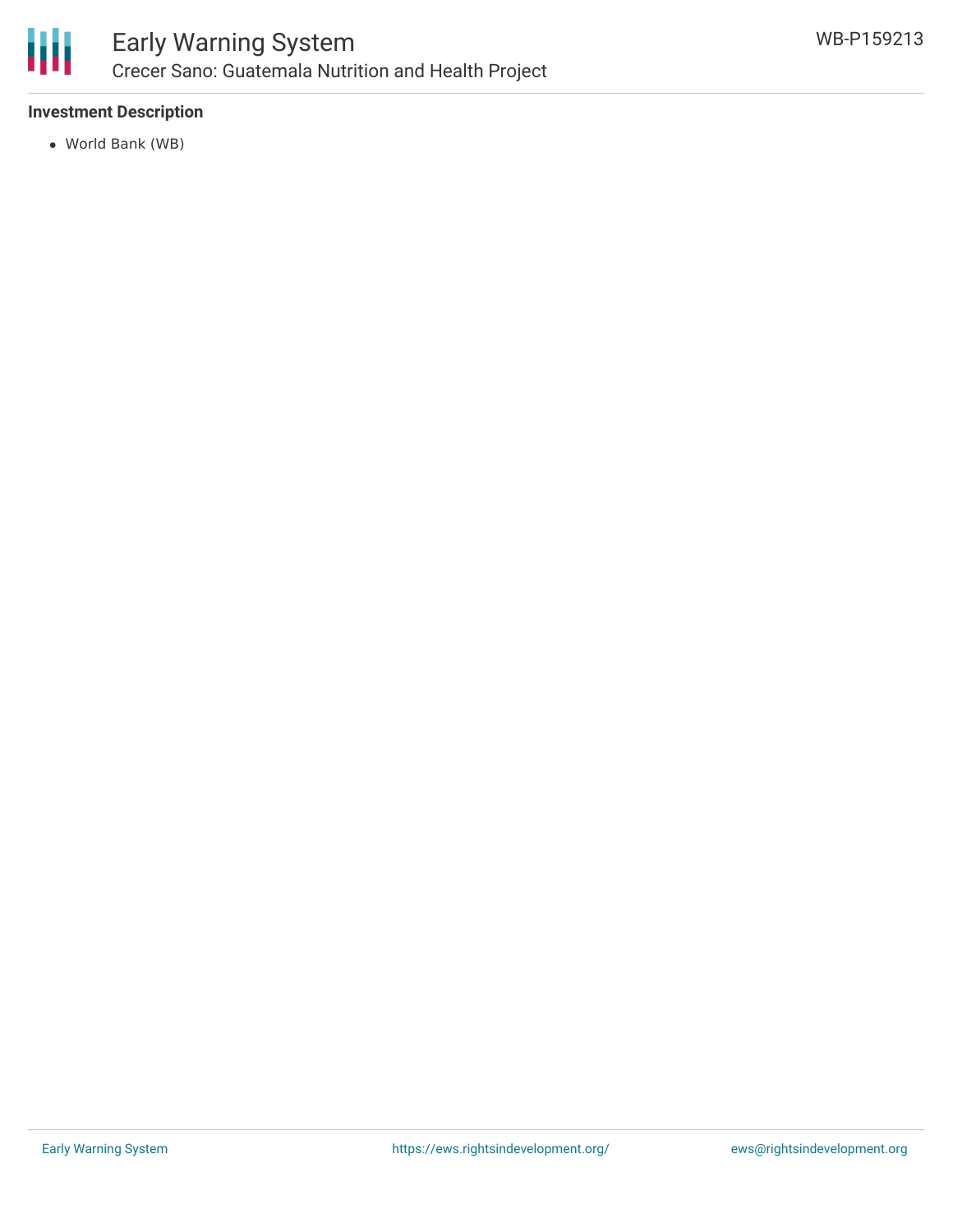

### **Contact Information**

ACCOUNTABILITY MECHANISM OF WORLD BANK

The World Bank Inspection Panel is the independent complaint mechanism and fact-finding body for people who believe they are likely to be, or have been, adversely affected by a World Bank-financed project. If you submit a complaint to the Inspection Panel, they may investigate to assess whether the World Bank is following its own policies and procedures for preventing harm to people or the environment. You can contact the Inspection Panel or submit a complaint by emailing ipanel@worldbank.org. You can learn more about the Inspection Panel and how to file a complaint at: http://ewebapps.worldbank.org/apps/ip/Pages/Home.aspx.